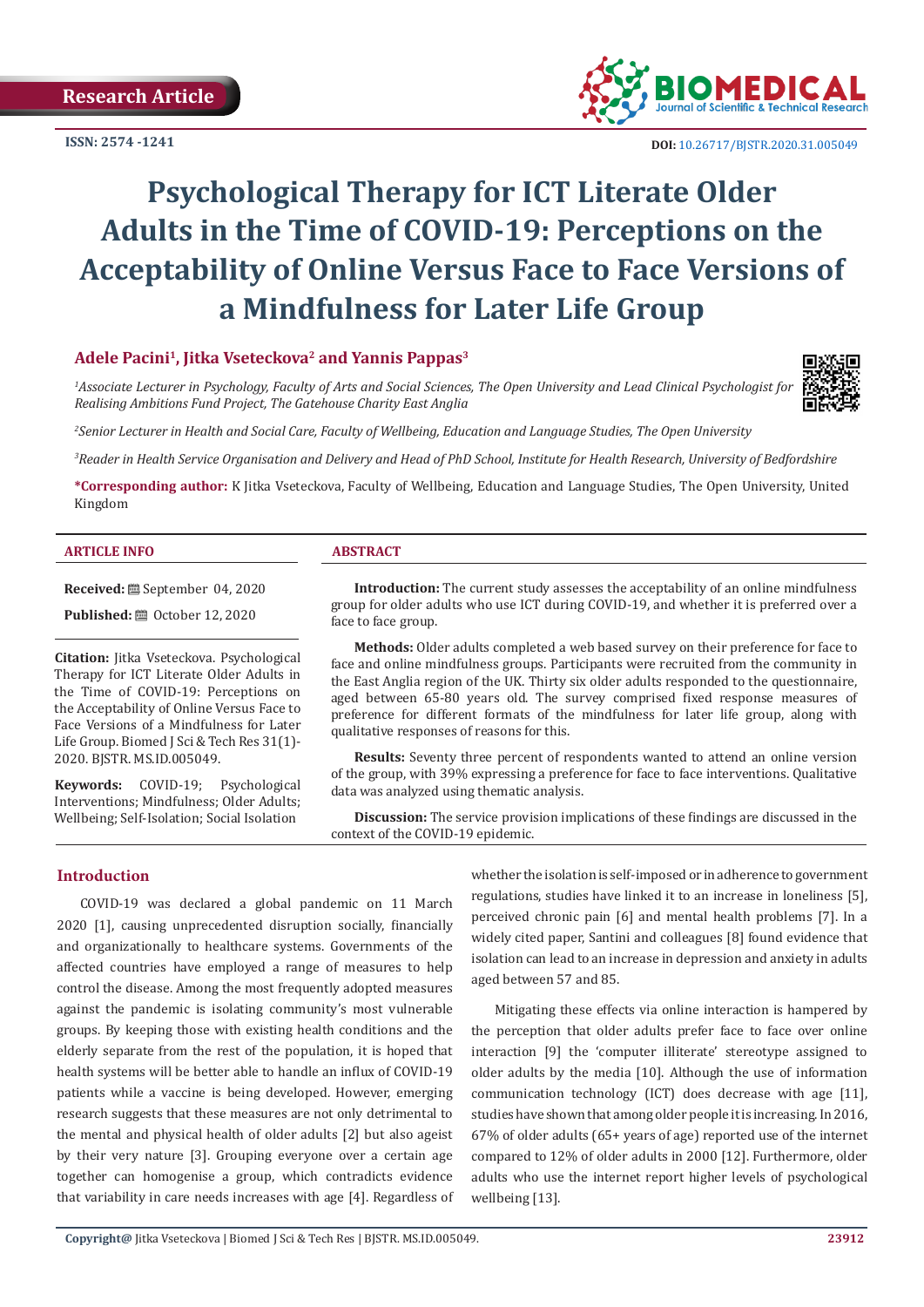The evidence base for the acceptability and feasibility of online interventions for older adults is promising but limited. Elsegood and Powell [14] surveyed 60 adults using mental health services, aged over 65 with anxiety and/or depression and found that 45% were interested in online CBT. Dear et al. [15] find that online CBT is beneficial for those over 60 years of age with anxiety and/or depression and results in significant reductions in symptomatology. As Xiang et al. [16] note in a recent meta-analysis, studies of this type tend to have reasonably small participant samples and reinforce the need for further investigation.

However, evidence on both acceptability and efficacy of online interventions for older adults is currently focussed on clinical populations. In the general population, research is limited to demographic data on rates of ICT use. Given that the majority of older adults are now ICT users, clearly we need to move the conversation forward to consider how acceptable online interventions are to this demographic. Little is known about the attitudes of ICT literate older adults in the general population towards online psychological interventions. In the context of COVID-19, this represents an urgent and important knowledge gap for future service planning and implementation. Mindfulness Based Interventions (MBIs) are a useful barometer for the acceptability of online intervention in this regard, straddling both clinical (e.g NICE [17]) and non-clinical populations (e.g. Future Learn [18]). The current study aimed to understand whether there is demand for an online mindfulness for later life group in older adults who use ICT, whether there is a preference for face to face mindfulness therapy, and whether age and gender impact on this. It also asks respondents to give the reasons why they find online mindfulness therapy acceptable or unacceptable.

The Research Questions were:

1) For adults over the age of 65 years who use ICT, is there demand for an online mindfulness for later life group?

2) Is there a preference for a face to face version of the mindfulness for later life group over an online group?

3) Is there an association between the age group of the respondent (65 to 69; 70 to 74; 75 to 80; 80+ years) and the acceptability of online therapy, or preference for face to face therapy?

4) Is there an association between the gender of the respondent and the acceptability of online therapy, or preference for face to face therapy?

5) What reasons do respondents give for wanting or not wanting to attend an online mindfulness for later life group?

# **Method**

#### **Participants & Recruitment**

The data were collected as part of a service development programme for the Gatehouse Charity in East Anglia in response to COVID-19. A database of local services, social and healthcare groups that typically cater for older adults was collated. These included local older adult charities, peer support groups e.g. stroke peer support groups; University of the third age; local commissioning group contacts. A newspaper article was also published in the local press, and notices added to local village newsletters. The link to the study was found on the Gatehouse charity's website. The recruitment information given to respondents was that the online for later life mindfulness group was for people aged 65 years and over, and that people could participate individually or as part of a couple. Respondents were told that the Mindfulness for Later Life groups were originally proposed as face to face groups, to run in late spring 2020. But given the current COVID-19 restrictions, we were gauging interest for delivering them online. It was explained that the content of the group is based on the Mindfulness Based Stress Reduction programme developed by John Kabat Zinn, and that the format would involve six weekly meetings via Zoom, audio recordings of the practices and handouts to download. Participants had a three-week window in which to respond to the questionnaire.

# **Data Collection**

The questionnaire was programmed and delivered through Qualtrics XM. Participants were asked to provide their age and gender. Responses were formatted on a five point likert scale with response options ranging from: 'definitely yes' to 'definitely not'. The responses were anonymous. The questions used and response options are available here: https://openss.qualtrics.com/jfe/form/ SV\_2sm4eIqItwaHbOl

# **Results**

In total, 36 people (15 Male, 21 female) responded to the survey, the average age of respondents was 70 years (std dev = 4.46, range 65-80 years).

# **Frequency data for acceptability of online, and preference for face to face mindfulness groups**

As the survey was only offered online, respondents were necessarily people with computer access. Of these, the majority (73%) wanted to attend the online mindfulness for later life group, 13% did not and 14% were undecided. With regards to a face to face group, 39% prefer a face-to-face group, 34% said they would not, 23% were undecided and 4% did not respond.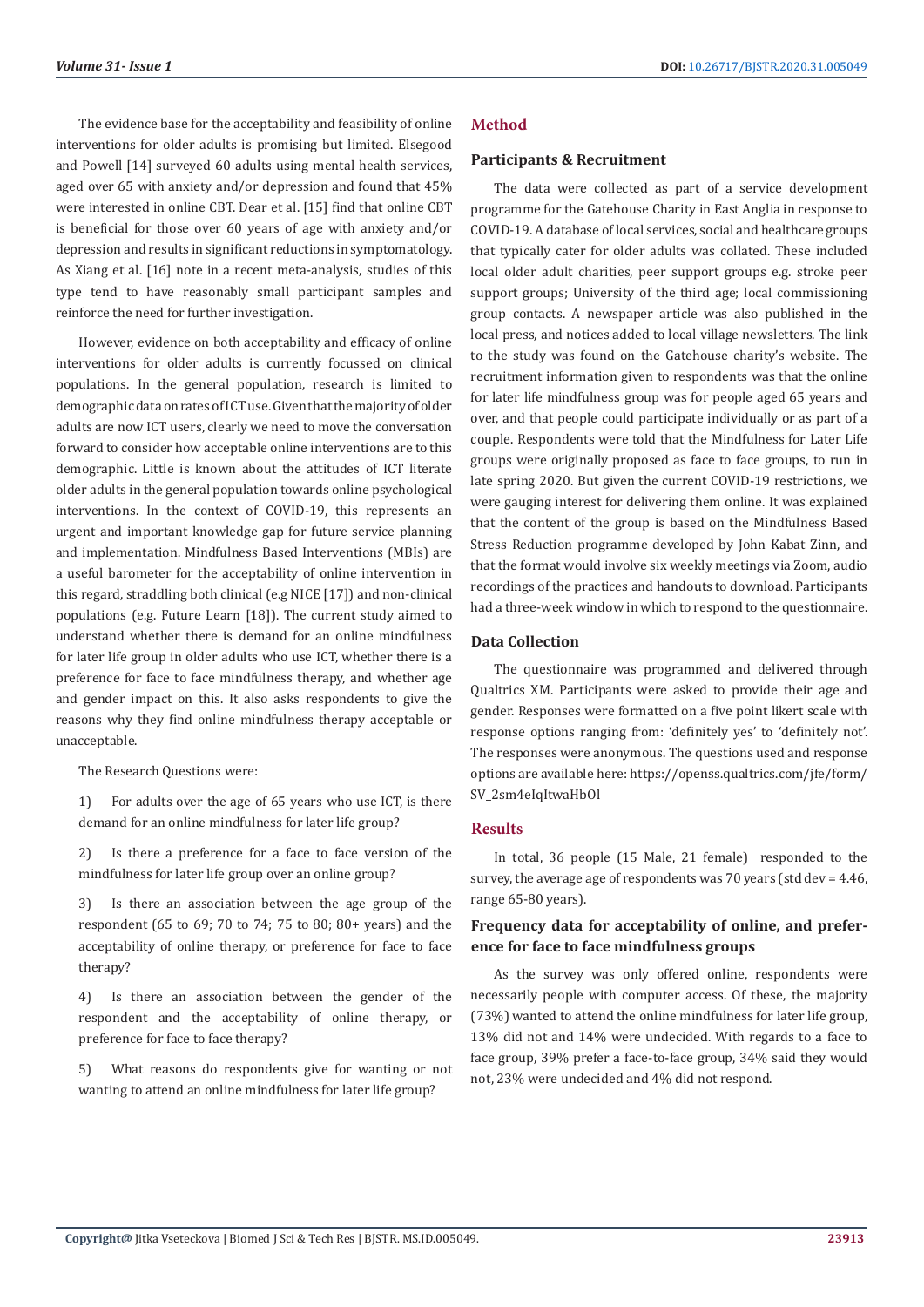# **Associations between age, gender and acceptability of online or preference for face to face mindfulness groups**

Of the respondents, 17 were age 65 to 69; 10 were aged 70 to 74 and nine were 75 to 80+ years. There was no significant association between age group and the acceptability of online mindfulness therapy  $\chi^2(8) = 5.25$ , p = .73,  $\phi$ c = .27. There was a significant association with regards to the age group and preference for face to face interventions,  $\chi^2(8)$  = 17.76, p = .023, φc = .50. Further analysis showed that people in the 75-80 age group were more likely to use the 'probably yes' or 'probably not' options, whilst those in the 65-69 group were more likely to use 'definitely yes' or 'definitely not.' There was no significant association between gender and acceptability of online therapy  $\chi^2(4) = 4.33$ , p = 0.36, φc = =0.35; or preference of face to face groups  $\chi^2(4)$  = 8.34, p = 0.08, φc = 0.48.

# **Qualitative Data**

Participants were asked 'What is your main reason for wanting to attend the online mindfulness for later life group?' and 'If you don't want to attend, please tell us why?" There were 27 responses to the first question, and nine to the second. Responses were analysed using thematic analysis [19]. Under participant's reasons for attending the group five themes were noted which accounted for all the responses. These related to mental health, wellbeing, COVID-19, reviving an existing mindfulness practice and personal interest.

# **Mental Health:**

Either improving or maintaining mental health was a common reason for attending the group. The mental health difficulties identified by participants were anxiety, depression or stress:

"*I have had depression before, so it would be a strategy to learn to help overcome this*"

"*I am affected by anxiety and stress*".

# **Well-being:**

Reasons relating to wellbeing typically spoke of wanting to attain, achieve or improve a positive mental state:

"*To achieve contentment in life*"

"*To aid going forward in tranquility*".

#### **COVID-19:**

Several participants gave responses which reflected the unique circumstances of COVID-19, particularly of social isolation in itself or the effects of it:

"Practicing social distancing in April 20 due to COVID"

Or the effects of it:

"To reduce stress in current situation (*and my blood pressure!*)"

One participant saw COVID-19 in a positive light:

"*Always meant to try mindfulness and now is a good opportunity when have the time and process might be particularly useful*"

# **Reviving an existing practice:**

Some participants had already completed a mindfulness course and wanted to access another course; other participants wanted to re-establish a home practice:

"*Reviving my practice*"

"*I've done a course before and found it beneficial*".

One participant expressed a preference for completing the course online:

"*I did go to the Buddhist centre for a term years ago and found it useful but would prefer to try it at home*".

# **Personal Interest:**

Here, participants tended to express an intellectual interest in mindfulness; in the ideas of it or learning more about it:

"*Interested in the idea*"

"*I wish to learn more about mindfulness*".

Of the participants who did not want to attend a face to face or online mindfulness group the following themes emerged: No benefit, no need, online format and already meditate.

#### **No benefit:**

For this theme participants were either sceptical of the benefits of mindfulness generally, or for themselves in particular:

"*Not sure I would benefit from it*"

"*Not convinced about the effectiveness of mindfulness*".

#### **No need:**

Two participants stated that they did not feel any need to try mindfulness, either in general, or at the current point in time:

"*I am comfortable with myself as I am*"

"*I don't feel the need to at this point in time*".

# **Online Format:**

One participant stated that they did not want to attend due to concerns over the technology used:

"*On line meetings can be disrupted by the internet when it is busy*".

#### **Already Meditate:**

Two participants were already meditating, and so did not feel that they needed to attend the group: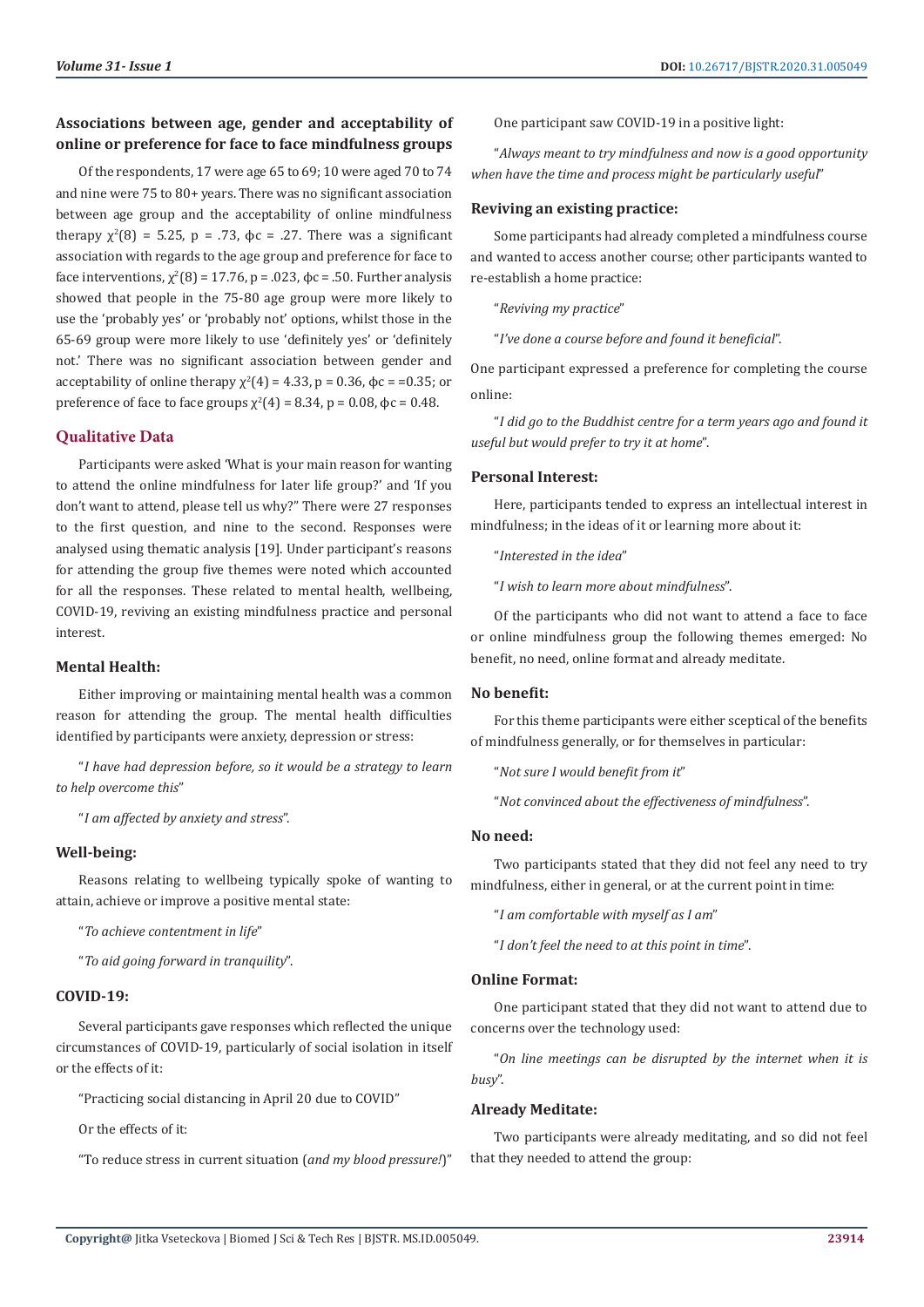"*I have already undertaken a mindfulness course. But I think it's a brilliant idea, thank you!*".

# **Discussion**

In this study, an online mindfulness for later life group was acceptable to 73% respondents. There was a small difference between the number of people who stated that they would prefer a face-to face-group (39%) compared to 34% who would not. There was no association between the acceptability of the online intervention, or preference for a face to face intervention with age or gender. These findings challenge the widespread assumption that older adults are both unable and unwilling to engage with online activities and health interventions [12]. It is not possible to ascertain the degree to which participant's responses were shaped by the context of COVID-19. However, qualitative analysis showed that participants typically gave personal reasons in terms of improvements in mental health, well-being or personal interest, for wanting to attend the group.

Whilst some participants gave COVID-19 and the circumstances surrounding it as their reason, they were not the majority. Indeed, one participant saw COVID-19 in a positive light in providing time to engage in a mindfulness group. Of the participants who did not want to attend the mindfulness group, only one participant stated that this was due to the online format of it. The majority of the reasons were related to mindfulness itself, either not seeing the benefit of it or not feeling a need for it.

The current data strongly speak to the idea that online interventions are acceptable to older adults who have access to online services and that there is not a strong preference for a face to face version of the same intervention. Given the potential negative effects of the extended periods of isolation on older adults during the COVID-19 pandemic [7], the fact that mindfulness was seen as an acceptable intervention by 73% of the participants of this study, favors its potential use.

As Weinberg [20] notes, the pressing issue may in fact be how to meaningfully translate the group therapy format to the screen during COVID-19. For older adults, this may raise unique barriers such as the perceived ease of use, navigation and terminology [21]. These barriers could be tackled by offering training and support to older adults. Physical barriers including diminishing eyesight and social factors such as financial restrictions, might be more difficult to overcome so future research should aim for research which examines these factors, and solutions for them, in order to more robustly bridge the gap between research and practice.

The limitation of the study is that all the respondents had access to a computer and access to online services. We do expect that, for this reason, the results are skewed in favor of the acceptability of the online intervention and future studies may address the barriers to accessing online interventions in the general population.

# **Acknowledgement**

The SRA Health and Wellbeing Fund at the School of Health, Wellbeing and Social Care at the Open University funded the time of academic staff to write the results of this survey for publication. Dr Pacini was also funded by the West Suffolk Community Foundation to design and deliver the survey as part of a 'Realising Ambitions Fund' project.

# **Description of Authors' Roles**

A. Pacini designed the study, collected the data and wrote the paper. J. Vseteckova and Y. Pappas edited and commented on drafts of the paper.

#### **Conflict of Interest Declaration**

None.

# **References**

- 1. [World Health Organization \(2020\) Rolling updates on coronavirus](https://www.who.int/emergencies/diseases/novel-coronavirus-2019/events-as-they-happen) [disease \(COVID-19\).](https://www.who.int/emergencies/diseases/novel-coronavirus-2019/events-as-they-happen)
- 2. [Armitage R, Nellums LB \(2020\) COVID-19 and the consequences of](https://www.thelancet.com/journals/lanpub/article/PIIS2468-2667(20)30061-X/fulltext) [isolating the elderly. Lancet 5\(5\): e256.](https://www.thelancet.com/journals/lanpub/article/PIIS2468-2667(20)30061-X/fulltext)
- 3. [Ayalon L \(2020\) There is nothing new under the sun: ageism and](https://www.ncbi.nlm.nih.gov/pmc/articles/PMC7184144/) [intergenerational tension in the age of the COVID-19 outbreak.](https://www.ncbi.nlm.nih.gov/pmc/articles/PMC7184144/) [International Psychogeriatrics 14: 1-4.](https://www.ncbi.nlm.nih.gov/pmc/articles/PMC7184144/)
- 4. [Lowsky DJ, Olshansky SJ, Battacharya J, Goldman DP \(2014\)](https://academic.oup.com/biomedgerontology/article/69/6/640/528242) [Heterogeneity in Healthy Aging. The Journals of Gerontology: Series A](https://academic.oup.com/biomedgerontology/article/69/6/640/528242) [69\(6\): 640-649.](https://academic.oup.com/biomedgerontology/article/69/6/640/528242)
- 5. [Patel SS, Clark Ginsberg A \(2020\) Incorporating Issues of Elderly](https://www.ncbi.nlm.nih.gov/pmc/articles/PMC7251282/) [Loneliness into the Coronavirus Disease–2019 Public Health Response.](https://www.ncbi.nlm.nih.gov/pmc/articles/PMC7251282/) [Disaster Medicine and Public Health Preparedness 7: 1-2.](https://www.ncbi.nlm.nih.gov/pmc/articles/PMC7251282/)
- 6. [Fallon N, Brown C, Twiddy H, Brian E, Frank B, et al. \(2020\) Adverse](https://www.medrxiv.org/content/10.1101/2020.06.04.20122564v1.full.pdf) [effects of COVID-19 related lockdown on pain, physical activity and](https://www.medrxiv.org/content/10.1101/2020.06.04.20122564v1.full.pdf) [psychological wellbeing in people with chronic pain. MedRxiv, p. 1-25.](https://www.medrxiv.org/content/10.1101/2020.06.04.20122564v1.full.pdf)
- 7. [Banerjee D \(2020\) The Impact of COVID-19 Pandemic on Elderly Mental](https://pubmed.ncbi.nlm.nih.gov/32364283/) [Health. International Journal of Geriatric Psychiatry.](https://pubmed.ncbi.nlm.nih.gov/32364283/)
- 8. [Santini ZI, Jose PE, Cornwell EY, Koyanagi A, Nielsen L, et al. \(2020\) Social](https://www.thelancet.com/journals/lanpub/article/PIIS2468-2667(19)30230-0/fulltext) [disconnectedness, perceived isolation, and symptoms of depression and](https://www.thelancet.com/journals/lanpub/article/PIIS2468-2667(19)30230-0/fulltext) [anxiety among older Americans \(NSHAP\): a longitudinal mediation](https://www.thelancet.com/journals/lanpub/article/PIIS2468-2667(19)30230-0/fulltext) [analysis. Lancet Public Health 5\(1\): e62-70.](https://www.thelancet.com/journals/lanpub/article/PIIS2468-2667(19)30230-0/fulltext)
- 9. [Thayer SE, Ray S \(2006\) Online communication preferences across age,](https://pubmed.ncbi.nlm.nih.gov/16901247/) [gender, and duration of Internet use. CyberPsychology & Behavior 9\(4\):](https://pubmed.ncbi.nlm.nih.gov/16901247/) [432-440.](https://pubmed.ncbi.nlm.nih.gov/16901247/)
- 10. [Schreurs K, Quan Haase A, Martin K \(2017\) Problematizing the digital](https://www.cjc-online.ca/index.php/journal/article/view/3130) [literacy paradox in the context of older adults' ICT use: Aging, media](https://www.cjc-online.ca/index.php/journal/article/view/3130) [discourse, and self-determination. Canadian Journal of Communication](https://www.cjc-online.ca/index.php/journal/article/view/3130) [42\(2\): 1-35.](https://www.cjc-online.ca/index.php/journal/article/view/3130)
- 11. [Vroman KG, Arthanat S, Lysack C \(2015\) "Who over 65 is online?" Older](https://psycnet.apa.org/record/2014-55177-018) [adults' dispositions toward information communication technology.](https://psycnet.apa.org/record/2014-55177-018) [Computers in Human Behavior 43: 156-166.](https://psycnet.apa.org/record/2014-55177-018)
- 12. [Anderson M, Perrin A \(2017\) Technology use among seniors.](https://www.pewresearch.org/internet/2017/05/17/technology-use-among-seniors/) [Washington, DC: Pew Research Center for Internet & Technology.](https://www.pewresearch.org/internet/2017/05/17/technology-use-among-seniors/)